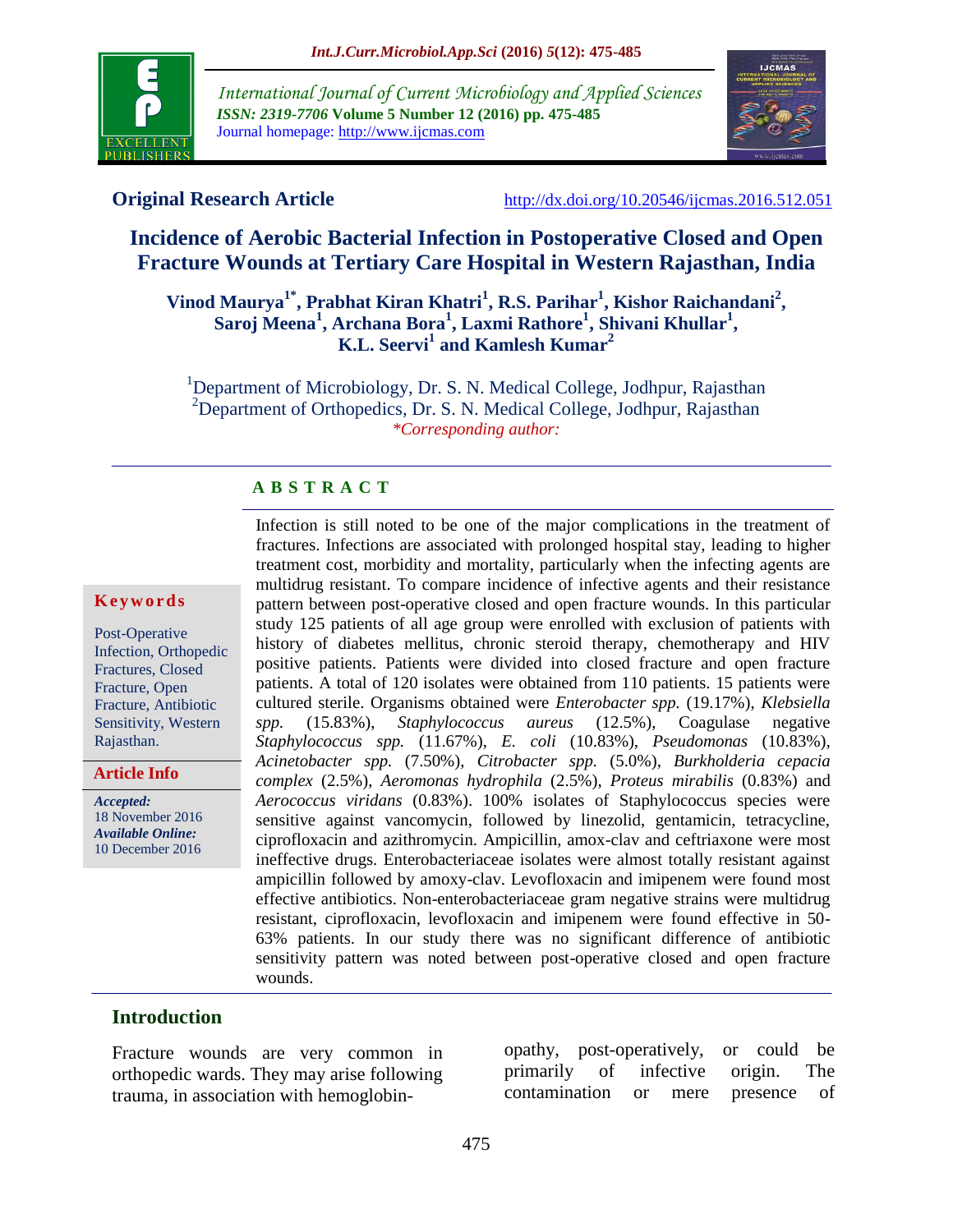pathogenic organism in wound without local or systemic tissue or both involvement may not result in infection in patient (Badoe *et al*., 1986). Wound infection could be defined as presence of pus in a lesion, as well as other general or local features of sepsis including pyrexia, pain and induration (Shija, 1976). A recent prevalence study has found that post surgical infections now termed as Surgical Site Infections (SSI)] were most common health care associated infection, accounting for 31% of all health care associated infections (HAIs) among hospitalized patients (Mangram *et al*., 1999).

Open fractures are more commonly associated with the infection. The treatment of open fractures along with infection has been improved in recent years. Disruption of the tissue barrier makes underlying structure prone to infection due to contact with environment (Horan *et al*., 1992). Infections in closed fractures are Healthcare Associated Infection (HAI) received during operative procedures of Open Reduction and Internal Fixation (ORIF). Studies have found in Open Reduction and Internal Fixation (ORIF) procedures an over-all infection rate is more as compared to closed fractures (De Bakey *et al*., 1946). Anatomic site and the severity of soft-tissue trauma may cause varying degree of infection and that may lead to complications with the tibia being most often affected (Fischer *et al*., 2000).

Knowledge of the etiological agents and their antibiotic susceptibility enables in selection of most appropriate antibiotic, therefore reducing treatment cost and duration of hospital stay. ORIF of with implants and prosthesis has now become the predominant modality of treatment of fractures in most trauma centers. This is because of the better understanding of the bio-mechanics of implants, their material

and thus resulting in better functional outcome in these patients (Kirk *et al*., 2004). Surgical site infections remain the third most common nosocomial infection after urinary tract infections and pneumonia, and are the most common nosocomial infection in the surgical population at 38% (Anderson & Sexton, 2007).

Besides advanced techniques, nosocomial infection also poses hurdles in treatment of patients. Discovery of superbugs in hospital settings are creating great challenge in the choice of antibiotics.

## **Subjects and Methods**

Samples for the present study were obtained from post-operative patients who had undergone operative procedure for management of closed or open fractures. Surgical sites were considered infected according to the set of clinical criteria mentioned by CDC. The specimens were collected aseptically using sterile cotton wool swabs. Samples were obtained from surgical site from the depth of wound, without contaminating with skin commensals and immediately transported to laboratory.

## **Inclusion criteria**

- 1. Closed fracture wound patients with post-operative infection.
- 2. Open fracture wound patients with postoperative infection.

## **Exclusion criteria**

1. Patients with immunodeficient states like diabetes mellitus, obesity, carcinoma, HIV/AIDS patients and patients on drugs such as steroids or cytotoxics.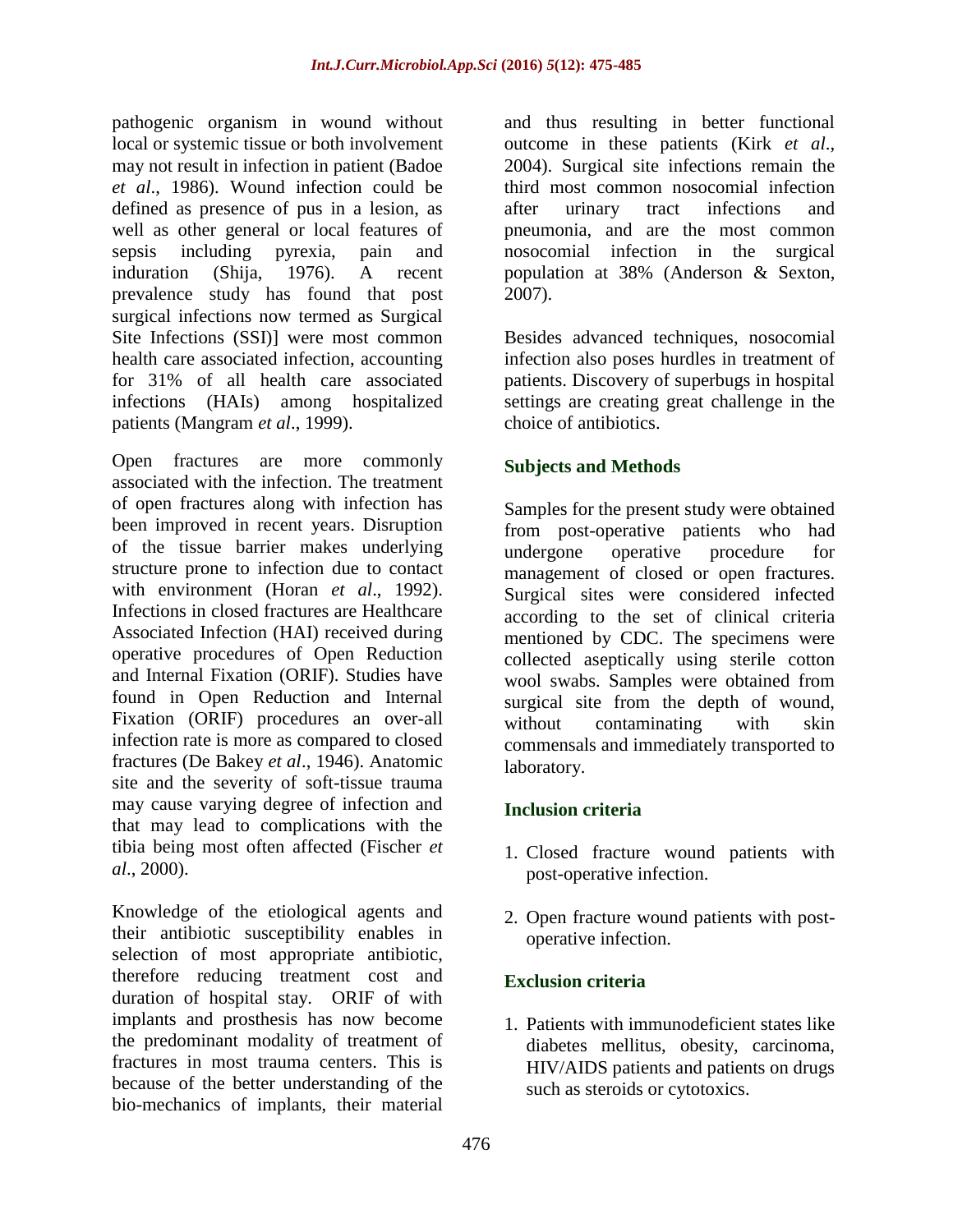- 2. Patients with pathological fractures.
- 3. Refusal to give consent for participating in the study.

## **Patient data collection**

Structured questionnaires were used to extract data from the patients' case notes and/or the patients directly. The information included were, demographic data, existing chronic disease, immunocompromised states, smoking, occupation and any significant family history.

Identification of organisms: Bacterial isolates were identified by conventional methods and also by Vitek 2 automated system.

## **Antimicrobial Susceptibility Testing**

Antimicrobial susceptibility pattern of isolated bacterial pathogens was performed by Kirby Bauer Disc Diffusion method (Bauer *et al*., 1966) and results were interpreted using criteria mentioned in the CLSI guidelines M100-S25.

Commercially available disks from Himedia were used. Gram positive isolates were tested against ampicillin (10µg), amoxy-clav (10µg), cefoxitin (30µg), ciprofloxacin (5µg), azithromycin (30µg), clindamycin (2µg), vancomycin (10µg), tetracycline (30 $\mu$ g), linezolid (30 $\mu$ g) and gentamicin (10µg). Gram negative isolates were tested against ampicillin (10µg), amoxy-clav (10µg), piperacillin (100µg), ceftriaxone (30µg), ceftazidime (30µg), cefepime (30µg), ciprofloxacin (5µg), levofloxacin (5µg), imipenem (10µg), amikacin (30µg) and gentamicin (10µg).

Quality control: Escherichia coli (ATCC-25922) and *Staphylococcus* aureus (ATCC-25923) were used as reference strains for

identification and drug susceptibility testing.

## **Results and Discussion**

In the present study 125 cases of open and closed fracture wounds were included who showed signs of post-operative infection at surgical site. The patients of both gender and different age groups were included. Duration of study was from February 2015 to January 2016.

Out of 125 cases 102 were males and 23 patients were females. Among 102 male patients 63 were having closed fracture and 39 were having open fracture. Among 23 female patients 19 were having closed fracture and 4 were having open fracture. Closed fracture cases were more (65.6%) as compared to open fracture cases (34.4%). Majority of cases belonged to middle age group. [Figure 1] Out of total 125 samples processed, 110 showed growth of pyogenic organisms and 15 samples were found sterile.

In this study 110 samples were culture positive. Majority of which 101 (91.81%) had single isolate in culture, while 8 (7.27%) had mixed growth with two bacteria and 1 (0.91%) showed mixed growth of three bacteria. Among monoisolates 68 (95.77%) samples were of closed fracture cases, 33 (84.61%) were of open fracture cases. Cases showing mixed growth of two bacteria were three (4.23%) among closed and five (12.82%) among open fracture cases. One sample (2.56%) which showed growth of three bacteria was open fracture case. Mixed bacterial growth was higher in open fracture cases.

In this study overall isolated bacteria were *Enterobacter species*, 23 (18.4%) most common isolated bacteria. Second most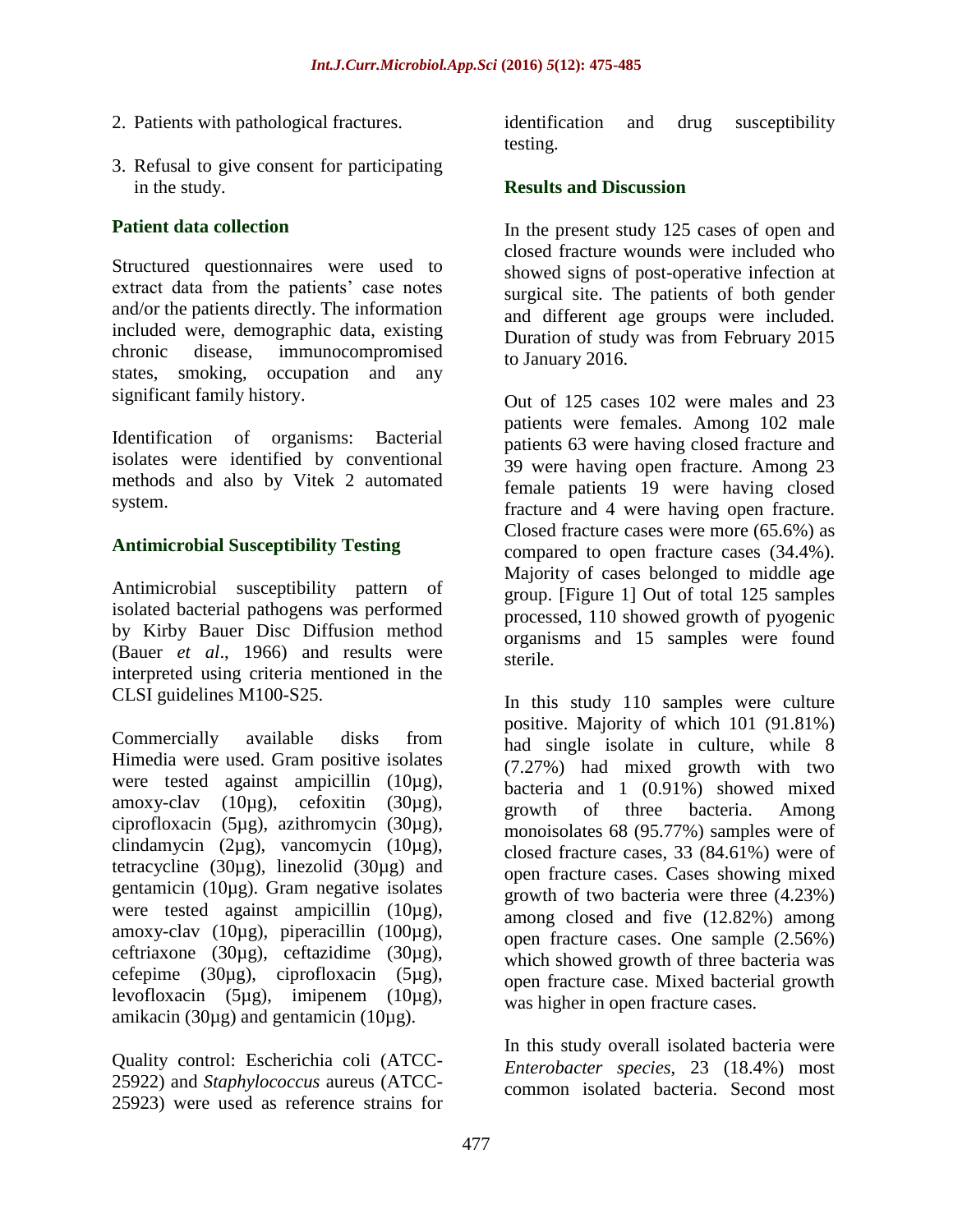common bacteria were *Klebsiella spp.* 19 (15.2%). *Staphylococcus aureus* was 15 (12%), *CoNS* were 14 (11.2%). E. coli was 13 (10.4%). *Pseudomonas* was 13 (10.4%), *Acinetobacter spp.* was 9 (7.2%), *Citrobacter* was 6 (4.8%), *Burkholderia cepacia complex* was 3 (2.4%) *Aeromonas* was also 3 (2.4%), *Proteus* 1 (0.8%), and *Aerococcus* 1 (0.8%) were grown in open fractures only. [Figure 2] shows frequency of bacteria isolated from post-operative infection of closed and open fracture wounds.

Among gram positive bacteria vancomycin, linezolid, gentamycin, ampicillin, amoxclav and ceftriaxone showed similar pattern between closed and open fracture isolates. For drugs ciprofloxacin, azithromycin and clindamycin open fracture isolates were found more sensitive than resistant isolates. Among gram positive cocci one isolate of Aerococcus viridans was also detected and was found resistant to ciprofloxacin only.

In this study incidence of resistance in Enterobacteriaceae group of isolates against ampicillin was 100% in both closed and open fracture cases. For antibiotics amoxyclav and ceftriaxone incidence of resistance in open fracture cases were 100% but in closed fracture cases it was 97.06% for both. For piperacillin resistance was 85.29% and 75% in closed and open fracture cases respectively.

For cefepime and gentamicin 75% in open fracture cases and in closed fracture cases it was 79.41% and 73.53% respectively. Other antibiotics that were effective for most of the isolates were ciprofloxacin, levofloxacin, imipenem and amikacin; incidence of resistance for these was 47.06%, 23.53%, 29.41% and 50% respectively for closed fracture cases; and 42.86%, 28.57%, 28.57%, 57.14% for open fracture cases respectively.

In this study, gram negative non-Enterobacteriaceae group of isolates in closed fracture cases were found totally resistant for ampicillin, amoxy-clav, ceftazidime and cefepime. 85% of bacteria were resistant to gentamicin. 70% of isolates were resistant to piperacillin and amikacin. 40-50% of bacteria were resistant to imipenem levofloxacin and ciprofloxacin. In case of open wound fractures, only piperacillin, imipenem, ciprofloxacin and levofloxacin were found to be effective and incidence of resistance was 87.5%, 37.5%, 37.5% and 37.5% respectively

Antibiotic resistance pattern of gram positive isolates, enterobacteriaceae and non-enterobacteriaceae gram negative isolates are shown in detail in [Figure 3], [Figure 4], [Figure 5] respectively.

In this study methicillin resistance was detected using cefoxitin 30 µg disc. 50% of *Staphylococcus aureus* in closed fracture isolates were positive for cefoxitin screen and 20% in open fracture isolates. Among CoNS 30% of closed fracture and 20% of open fracture isolates were found positive in cefoxitin screening. Total six isolates (40%) were MRSA among 15 *Staphylococcus* isolates. Incidence of MRSA was 5% in this study.

In this study total 29 bacteria (24.17%) out of 120 isolates were found to be ESBL producers which included five isolates of *E. coli,* three (42.85%) in closed fractures and two isolates (33.33%) in open fracture cases; nine isolates of *Enterobacter spp*., four (40%) in closed and five (38.46%) in open fracture cases; eight isolates *Klebsiella spp.*, five (38.46%) in closed and three (50%) in open fracture cases; three isolates of Citrobacter spp., one (33.33%) in closed and two (66.66%) in open fracture;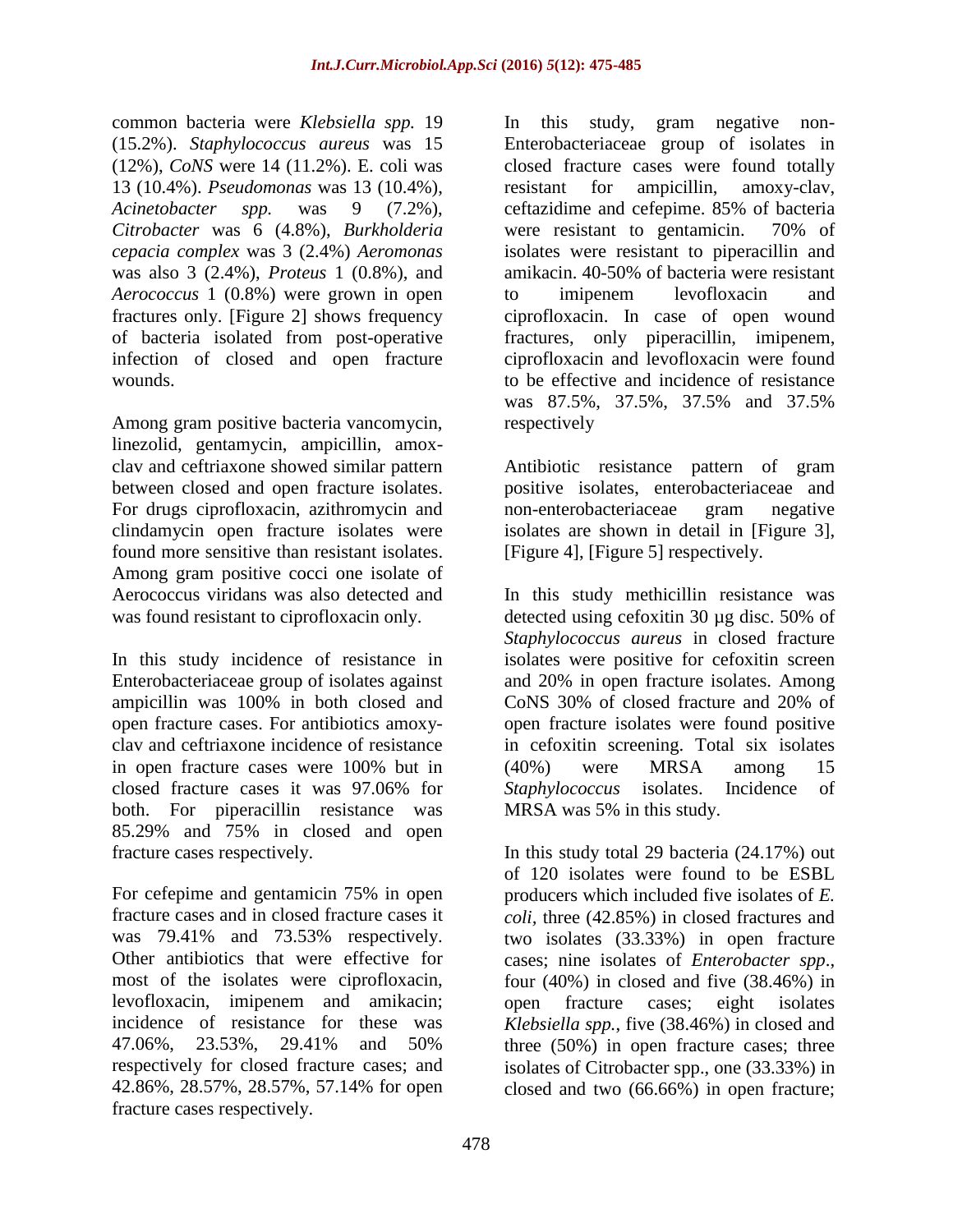among *Pseudomonas spp.* five isolates, four (40%) in closed and two (66.66%) in open fracture cases were found to be ESBL producer. 24(38.71%) isolates out of 62 Enterobacteriaceae isolates were ESBL producers (Table.1).

Orthopedic fractures with intact overlying skin are not exposed to external environment thus they are protected from getting infected. Sometimes these closed fractures require operative correction and may acquire healthcare associated infection. Unlike closed fractures open fractures come in contact with external environment and also suffer more tissue damage. This requires thorough cleaning of wound and operative procedures also. Thus open fractures get exposed to community as well as hospital flora. This particular study was conducted to find out difference between incidence and resistance pattern of etiological agents in closed and open fracture wounds.

The overall incidence of gram negative bacteria is more (75%) in comparison to gram positive bacteria (25%) in our study. Similar findings of GNB have also been reported in India by Lilani *et al.,* 2005 (76.43%); Alok Agrawal, 2008 (74.37%); Rastgi *et al.*, 2012 (62.5%); Rajkumari *et al.*, 2014 (73.94%). Some authors abroad have also shown sililar results Faisham 2001 (75%); Sule *et al*., 2002 (67.1%); Wang *et al.,* 2009 (77.8%); Hassan *et al*., 2010 (77.40%); Khairy *et al*., 2011 (60.86%); Fahad Al Muhim *et al*., 2014 (71.96%); Phillip Mulepo, 2014 (74%).

Some other authors from india Jain *et al.,*  2015 and abroad Robinson *et al*., 1989; Onche and Adedeji, 2004; Lee *et al.,* 2006; Akinyoola *et al*., 2006; Hidron *et al.,* 2008; Madu *et al.,* 2010; Guo-qing Li *et al.,* 2013; have found gram positive organisms to be more common in post-operative orthopaedic wards.

The present study findings support the theory of gradual increase in the emergence of antibiotic resistant micro-organisms in post surgical patients. Onche and Adedeji, 2004, in their study on Microbiology of post-operative wound infection in implant surgery, found gentamicin to be most effective drug followed by ofloxacin for gram negative isolates. In study done by Aloe Agrawal *et al.,* 2008, *Pseudomonas*  (12cases), *E. coli* (9 cases), *Klebsiella* (3 cases), *Proteus* (2 cases) and *Streptococcus*  (1 case) were found to be resistant to all antibiotics. Ako-Nai *et al.,* 2009, in their study, found 72% resistance to amoxicillin, 44% to amoxy-clav, 57% to tetracycline 23% to gentamicin, and 10% against ofloxacin. Hassan *et al.*, 2010, in their study noted all isolates of staphylococci were susceptible to vancomycin. Resistance rates of ≥50% to ceftazidime and/or cefotaxime were detected especially in *Klebsiella spp.*, *Pseudomonas spp.* and *E. coli* and *Acinetobacter* strains. Noticeably, susceptibility to imipenem for gram negative bacilli was >80%. Multi-resistant strains represented 48.6% (35/72) of the isolated gram negative strains. 57.1% and 66.7% of *Pseudomonas spp.* and *Acinetobacter spp.* isolates (19.4% of gram negative isolates) were resistant to amikacin, ciprofloxacin and ceftazidime. Phillip Mulepo, 2014, in his study, found that the (>80%) isolated gram negative bacteria were sensitive to amikacin, piperacillin and imipenem but resistant (>80%) to, ampicillin, amoxy-clav, ceftriaxone, ceftazidime was noted. The isolated gram positive bacteria; *Staphylococcus aureus* were sensitive (>80%) to vancomycin.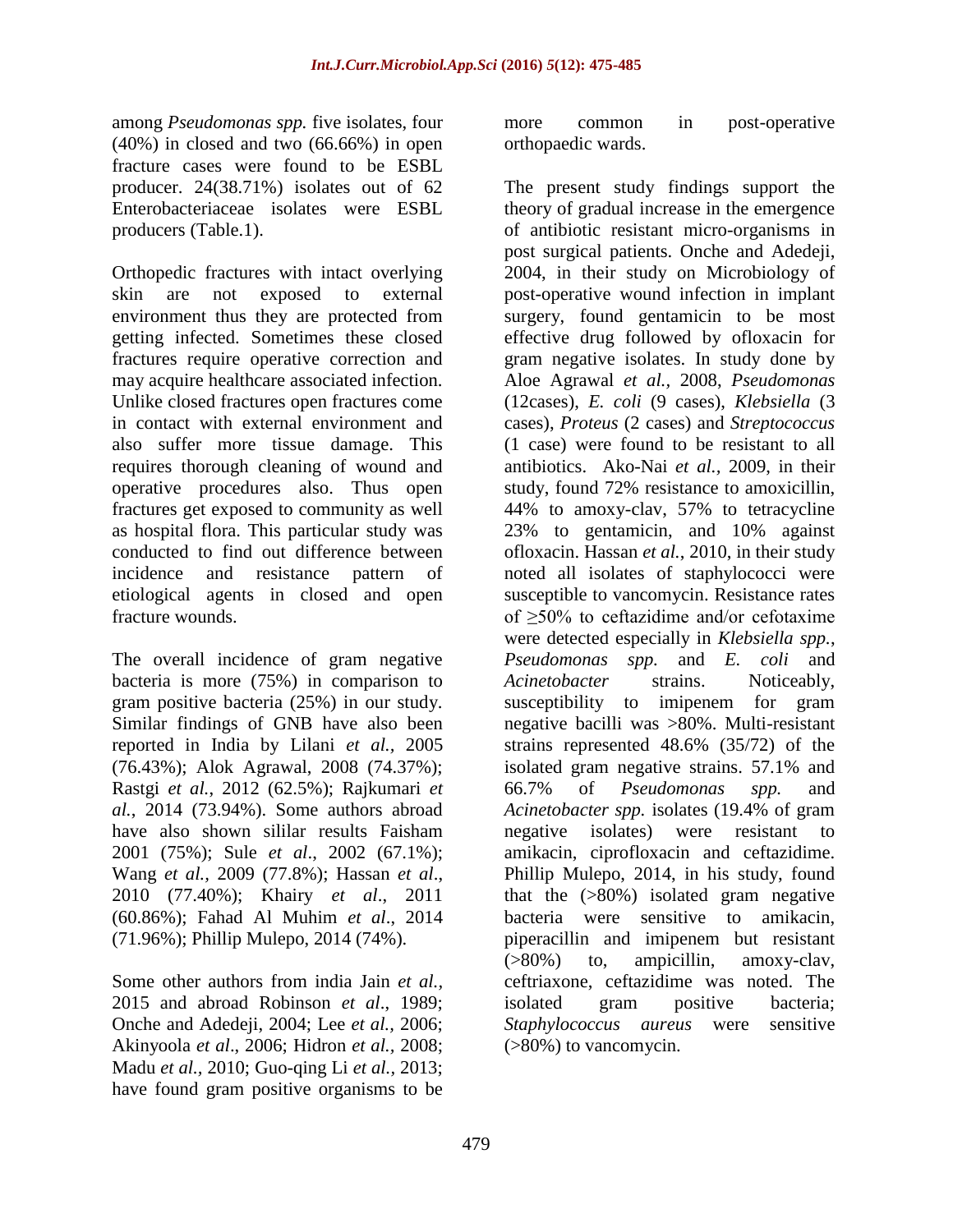| <b>Species</b>         | <b>ESBL</b> positive   |       |                             |       | <b>TOTAL</b> |               |
|------------------------|------------------------|-------|-----------------------------|-------|--------------|---------------|
|                        | <b>Closed fracture</b> |       | <b>Open fracture</b>        |       |              |               |
|                        | N                      | $\%$  | N                           | $\%$  | N            | $\frac{6}{9}$ |
| Enterobacter spp. (23) | 4                      | 40    | 5                           | 38.46 | 9            | 39.13         |
| Klebsiella spp.(19)    | 5                      | 38.46 | 3                           | 50    | 8            | 26.32         |
| Escherichia coli (13)  | 3                      | 42.85 | 2                           | 33.33 | 5            | 38.46         |
| Pseudomonas (13)       | 4                      | 40    |                             | 33.33 | 5            | 38.46         |
| Citrobacter spp. $(6)$ |                        | 33.33 | $\mathcal{D}_{\mathcal{L}}$ | 66.66 | 2            | 50            |

#### **Table.1** ESBL producing isolates

#### **Fig.1** Age and gender wise distribution of patients



## **Fig.2** Frequency of organisms in closed and open fracture cases

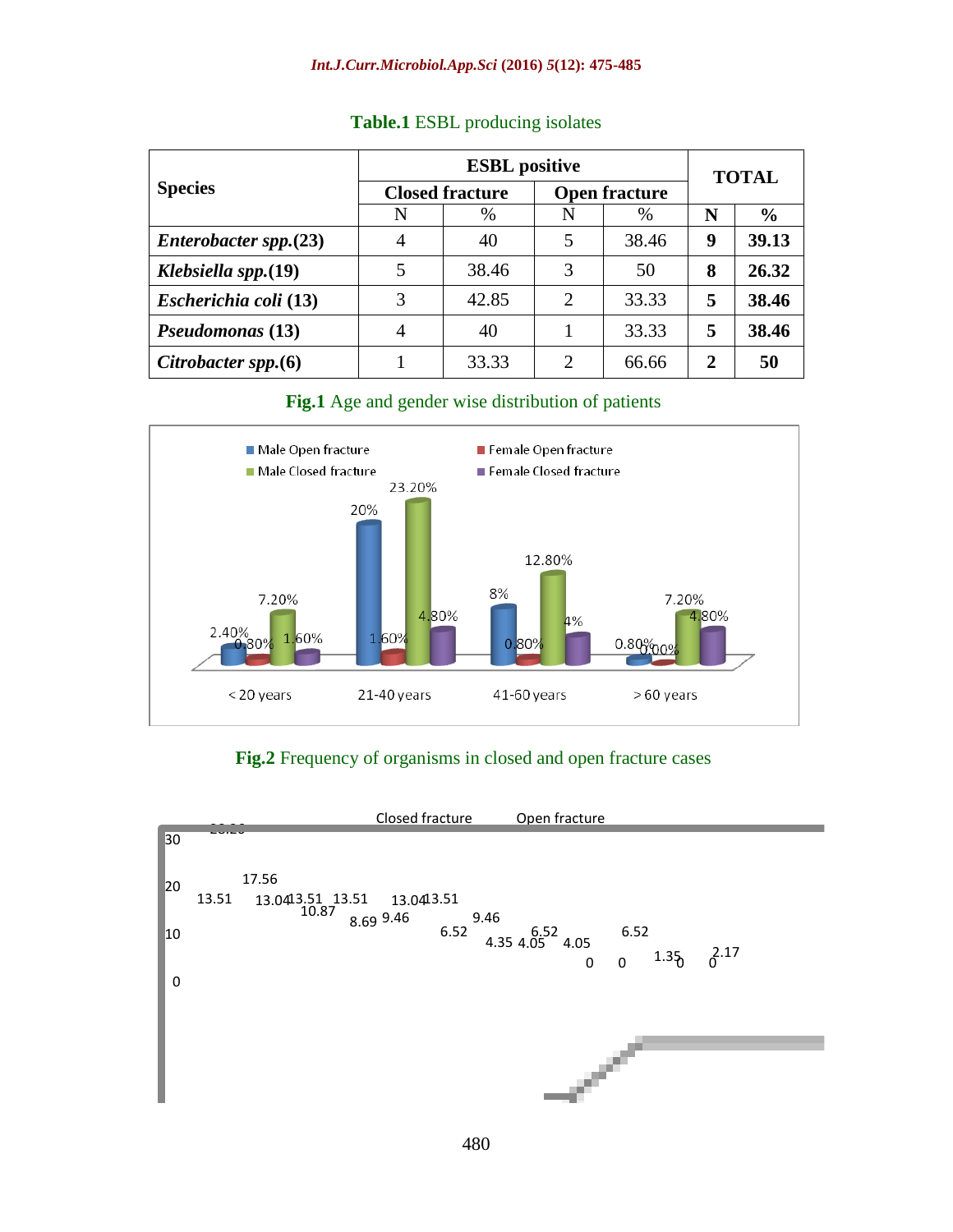



Comparison of incidence of resistance between closed and open fracture isolates in Staphylococcus aureus



Comparison of incidence of resistance between closed and open fracture in Coagulase Negative Staphylococcus spp.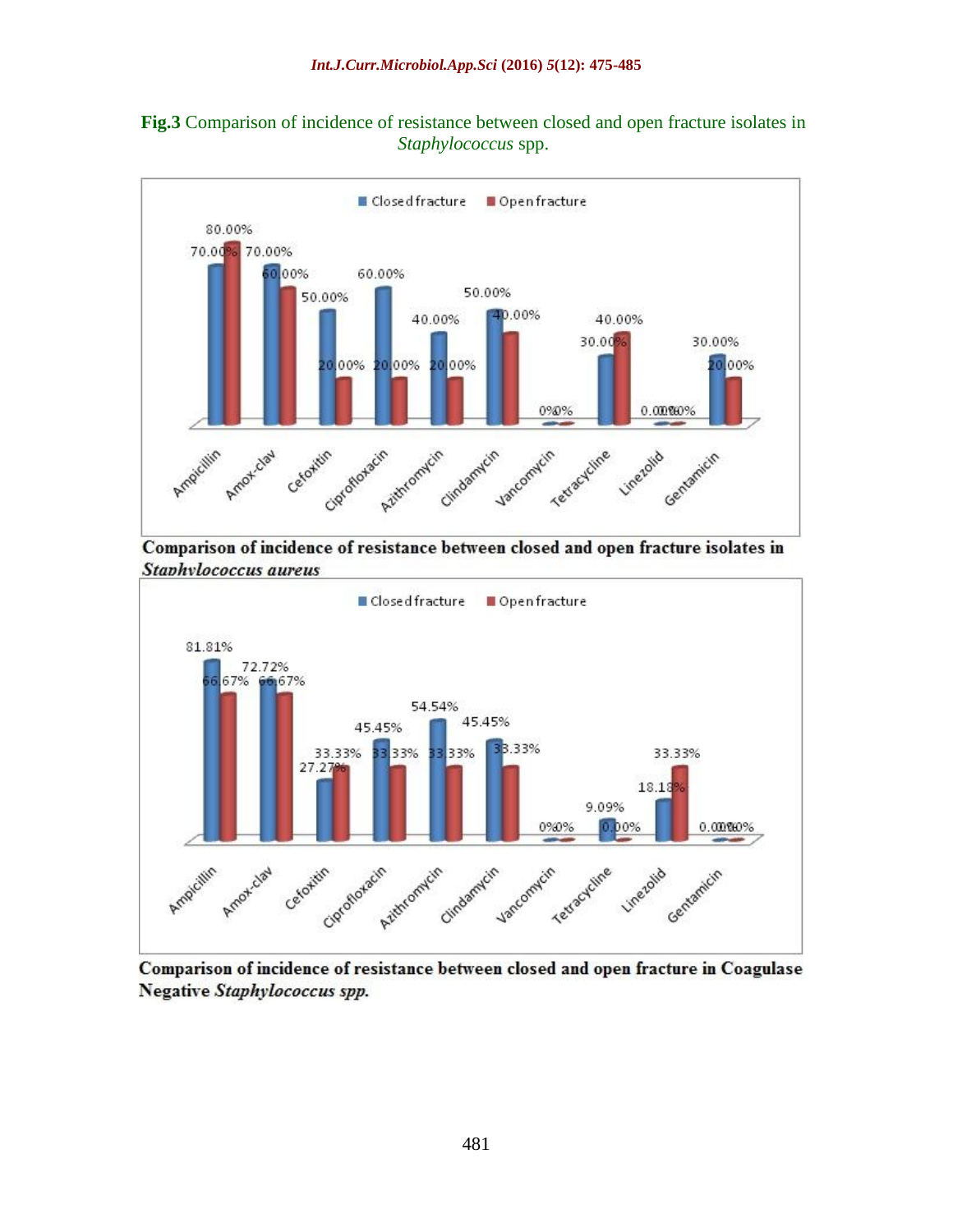

**Fig.4** Incidence of antibiotics resistance among Enterobacteriaceae group

#### **Fig.5** Incidence of antibiotics resistance among non-Enterobacteriaceae group of bacteria



In our study there was 50% of *Staphylococcus* aureus were found to be MRSA in closed fracture cases and 20% in open wound fractures. Several authors have reported incidence of MRSA at different percentages. Yusof *et al*., 2004, noted 30 % of Staph aureus to be MRSA; Lee *et al*., 2006 found 55% MRSA incidence; Afifi *et al*., 2009 reported 50% or *Staphylococcus* aureus to be MRSA; Shiddanna Patted *et*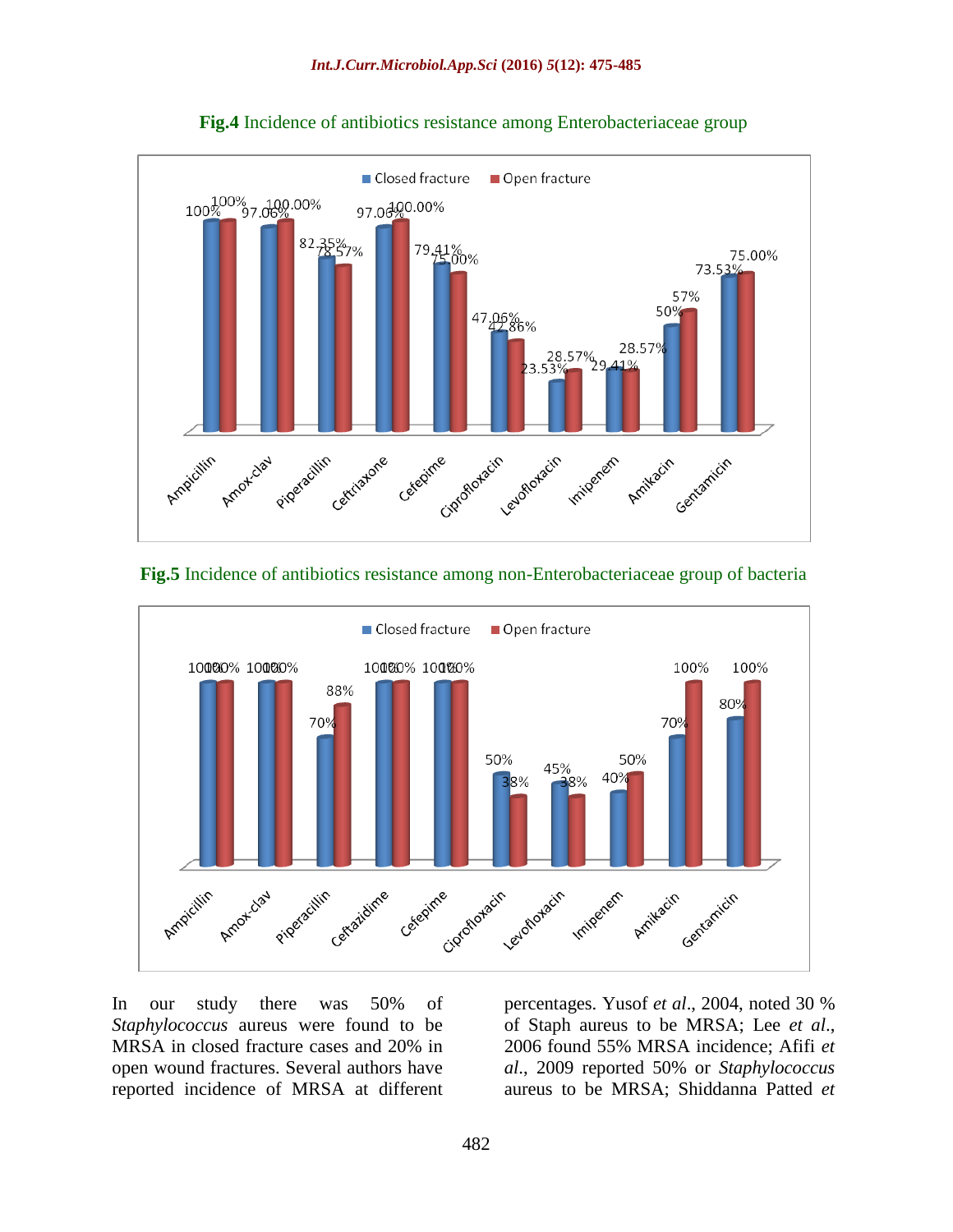*al.,* 2013, during studies on MRSA it to be 63% were MRSA; 9.30% MRSA reported in national surveillance data, in England 2014. Jadranska Maksimovic *et al*., found that nineteen (79.2%) of the 24 isolated *Staphulococcus aureus* bacteria were methicilin-resistant (MRSA).

In this study total 29 bacteria (24.17%) out of 120 isolates were found to be ESBL producers. Of which 38.46% of *E. coli*, 39.13% of *Enterobacter spp.*, 26.32% of *Klebsiella*, and 50% of *Citrobacter spp.*  were ESBL producers. 38.46% isolates of *Pseudomonas* were also found to be ESBL producers. Similar findings were reported in study done by Hassan *et al*., 2010, ESBL among 21 (29.2%) isolates out of 62 enterobacteriaceae isolates were found, of those isolates with percentages of 62.5% and 33.3% in *Klebsiella spp.* and *E. coli*  isolates, respectively. Higher percentage of ESBL isolates were reported in study done by Joel Manyahi, 2012. ESBLs production was detected in 92.3% of *Escherichia coli*  and 69% of *Klebsiella pneumoniae.*

In our study there was no significant variation of antibiotic resistance found between closed fracture and open fracture isolates.

## **References**

- Afifi, I.K., Baghagho, E.A. 2009. Three months study of orthopaedic surgical site infections in an Egyptian University hospital. *Int. J. Infection Control,* 1: 6(1).
- Agrawal, A.C., Jain, S., Jain, R.K., Raza, H.T. 2008. Pathogenic bacteria in an orthopaedic hospital in India. *J. Infection in Devel. Countries,* 2(02): 120-3.
- Akinyoola, A.L., Ako-Nai, A.K., Dosumu, O., Aboderin, A.O., Kassim, O.O.

2006. Microbial isolates in early swabs of open musculoskeletal injuries. *The Nigerian Postgrad. Med. J.,* 13(3): 176-81.

- Ako-Nai, A.K., Ikem, I.C., Daniel, F.V., Ojo, D.O., Oginni, L.M. 2009. A comparison of superficial and deep bacterial presence in open fractures of the lower extremities. *The Int. J. Lower extremity wounds,* (4): 197-202.
- Al-Mulhim, F.A., Baragbah, M.A., Sadat-Ali, M., Alomran, A.S., Azam, M.Q. 2014. Prevalence of surgical site infection in orthopedic surgery: a 5 year analysis. *Int. surgery,* 99(3): 264- 8.
- Anderson, D.J., & Sexton, D.J. 2007. Epidemiology and pathogenesis of and risk factors for surgical site infection.
- Badoe, E., Archampong, E., Jaja, M. 1986. Principles and practice of surgery including pathology in the tropics. Tema, Ghana: Ghana Pub. Corp.
- Bauer, A.W., Kirby, W.M,. Sherris, J.C., Turck, M. 1966. Antibiotic susceptibility testing by a standard single disc method. *Am. J. Clin. Pathol.,* 45: 493-6.
- Clinical and Laboratory Standards Institute (CLSI). Performance standards for antimicrobial susceptibility testing.  $25<sup>th</sup>$  informational supplement: 2015.p. M100-S25.
- Davies, J., Davies, D. 2010. Origins and evolution of antibiotic resistance. *Microbiol. Mol. Biol. Rev.,* 1;74(3): 417-33.
- De Bakey, M.E, Simeone, F.A. 1946. Battle injuries of the arteries in world war II: an analysis of 2471 cases. *Ann. Surg.,* 123: 534-579.
- Faisham, W.I., Nordin, S., Aidura, M. 2001. Bacteriological study and its role in the management of open tibial fracture. *The Medical J. Malaysia,* 56(2): 201-6.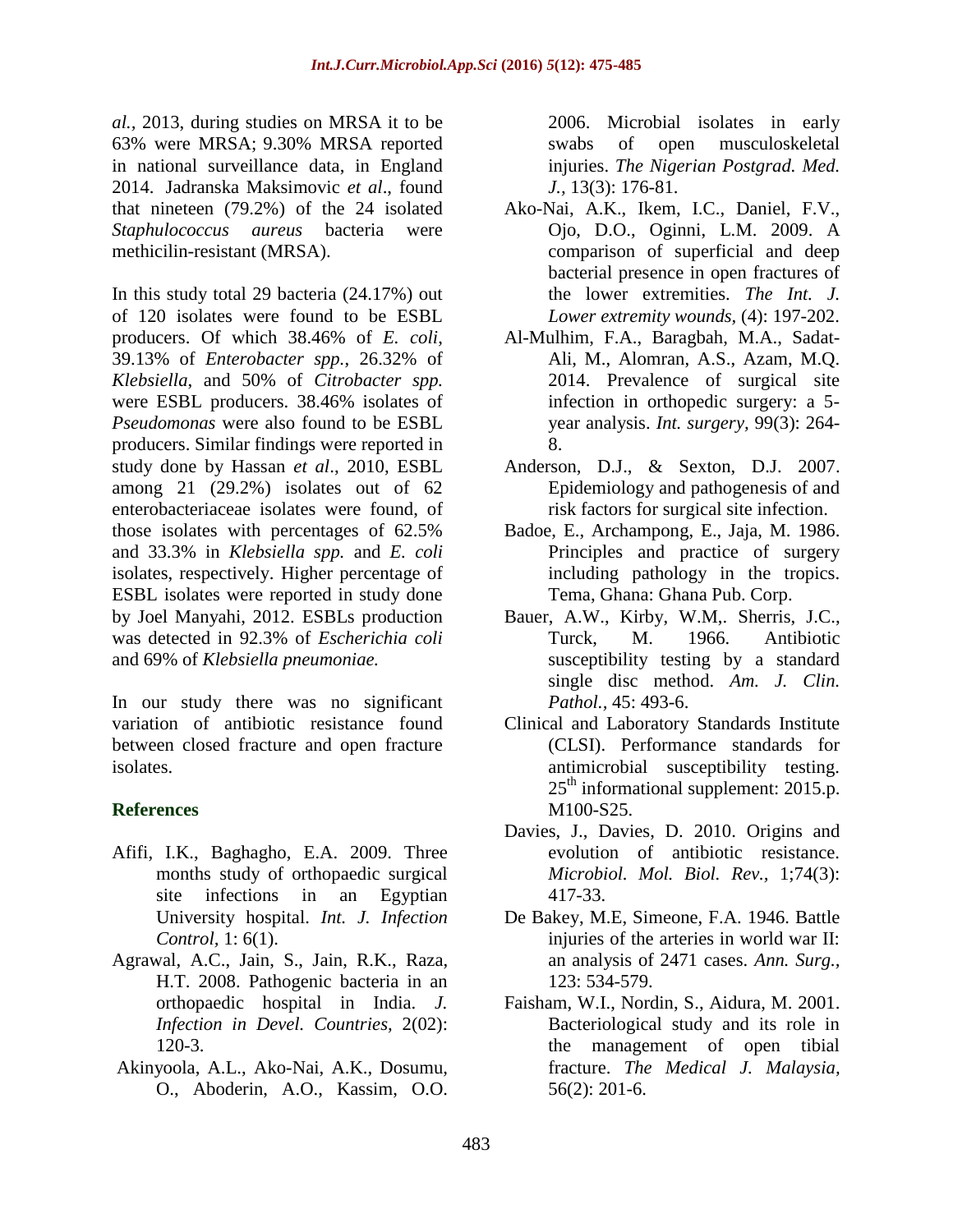- Fischer, M.D., Gustillo, R.B., Varecka, T.F. 2000. The timing of flap coverage, bone grafting and intramedullary nails inserted with and without reaming for the treatment of open and closed fractures of tibial shaft. *J. Orthop. Trauma,* 14: 187-193.
- Hassan, A.M., Ibrahim, O., El Guinaidy, M. 2010. Surveillance of antibiotic use and resistance in orthopaedic department in an Egyptian university hospital. *Int. J. Infect. Control,* 15: 7(1).
- Hidron, A.I., Edwards, J.R., Patel, J., Horan, T.C., Sievert, D.M., Pollock, D.A., Fridkin, S.K. 2008. Antimicrobialresistant pathogens associated with healthcare-associated infections: annual summary of data reported to the National Healthcare Safety Network at the Centers for Disease Control and Prevention, 2006–2007. *Infection Control & Hospital Epidemiol.,* 29(11): 996-1011.
- Horan, T.C., Gaynes, R.P., Martone, W.J., Jarvis, W.R., Emori, T.G. 1992. CDC definitions of nosocomial surgical site infections. A modification of CDC definitions of surgical wound infections. *Infect. Control Hosp. Epidemiol.,* 3(10): 606–608.
- Jain, R.K., Shukla, R., Singh, P., Kumar, R. 2015. Epidemiology and risk factors for surgical site infections in patients requiring orthopaedic surgery. *European J. Orthopaedic Surgery & Traumatol.,* 25(2): 251-4.
- Khairy, G.A., Kambal, A.M., Al-Dohayan, A.A., Al-Shehri, M.Y., Zubaidi, A.M., Al-Naami, M.Y., AlSaif, F.A., Al-Obaid, O.A., Al-Saif, A.A., El-Farouk, O.Y., Al-Abdulkarim, A.A. 2011. Surgical site infection in a teaching hospital: a prospective study. *J. Taibah University Med. Sci.,* 6(2): 114-20.
- Kirk, R.M., Ribbans, W.J. 2004. Clinical surgery in general (RCS course manual), 4<sup>th</sup> ed. Churchill livingstone, London, UK; 206-382.
- Lee, J., Singletary, R., Schmader, K., Anderson, D.J., Bolognesi, M., Kaye, K.S. 2006. Surgical site infection in the elderly following orthopaedic surgery. *J. Bone Joint Surg. Am.,*  88(8): 1705-12.
- Li, G.Q., Guo, .F.F, Ou, Y., Dong, G.W., Zhou, W. 2013. Epidemiology and outcomes of surgical site infections following orthopedic surgery. *American J. Infection Control,* 41(12): 1268-71.
- Lilani, S.P., Jangale, N., Chowdhary, A., Daver, G.B. 2005. Surgical site infection in clean and cleancontaminated cases. *Indian J. Med. Microbiol.,* 23(4): 249.
- Madu, K.A., Enweani, U.N., Katchy, A.U., Madu, A.J., Aguwa, E.N. 2010. Implant associated surgical site infection in orthopaedics: a regional hospital experience. Nigerian journal of medicine: J. *National Association of Resident Doctors of Nigeria,* 20(4): 435-40.
- Malepo, P. 2014. Antimicrobial susceptibility patterns of bacteria isolated from open fracture infections at Mulago Hospital (Doctoral dissertation, Makerere University).
- Mangram, A.J., Horan, T.C., Pearson, M.L., Silver, L.C., Jarvis, W.R. 1999. Guideline for Prevention of Surgical Site Infection, 1999. Centers for Disease Control and Prevention (CDC) Hospital Infection Control Practices Advisory Committee. *Am. J. Infect. Control,* 27: 97-132.
- Ochsner, P.E. 1992. Prognosis and complications of open fractures. *Helv. Chir. Acta,* 59: 129-141.